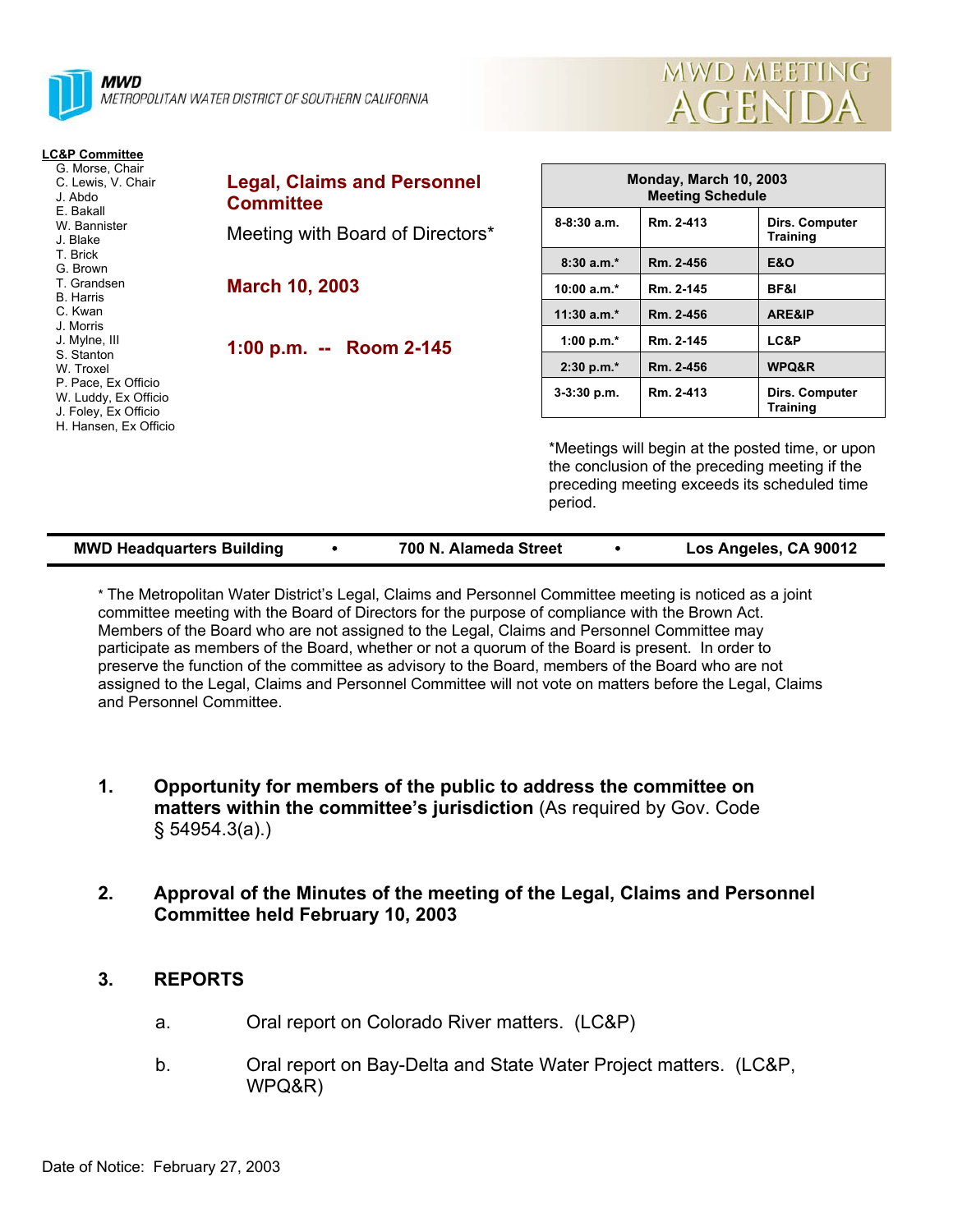# **4. CONSENT CALENDAR ITEMS — ACTION**

- **8-2** Authorize negotiation and execution of contracts for special bond counsel and co-special bond counsel. (LC&P)
- **8-3** Approve amendment to increase by \$300,000 the contract for legal services with Harkins Cunningham and report on Colorado River negotiations. (LC&P) **[Conference with real property negotiators; property is Colorado River water rights; agency negotiators: Dennis Underwood and Jeffrey Kightlinger; negotiating parties: U.S. Department of the Interior, State of California, Imperial Irrigation District, Coachella Valley Water District and San Diego County Water Authority; under negotiation: price and terms of agreement; to be heard in closed session pursuant to Gov. Code § 54956.8]**

## **5. OTHER BOARD ITEMS — ACTION**

9-7 Report on the trial of Inland Feeder Pipeline eminent domain action, *The Metropolitan Water District of Southern California v. Campus Crusade for Christ, Inc*., San Bernardino Superior Court Case No. SCV35498. (LC&P)

**[Conference with legal counsel—existing litigation; to be heard in closed session pursuant to Gov. Code § 54956.9(a)]** 

## **6. BOARD INFORMATION ITEMS**

None

## **7. COMMITTEE ITEMS**

- a. Report on *Imperial Irrigation District vs. The United States of America, Gail Norton, et al*. (Case No. 03 CV 0069 W (JFS)) **[Conference with legal counsel—existing litigation; to be heard in closed session pursuant to Gov. Code § 54956.9(a)]**
- b. General Counsel's report of monthly activities

# **8. FOLLOW-UP ITEMS**

**None**